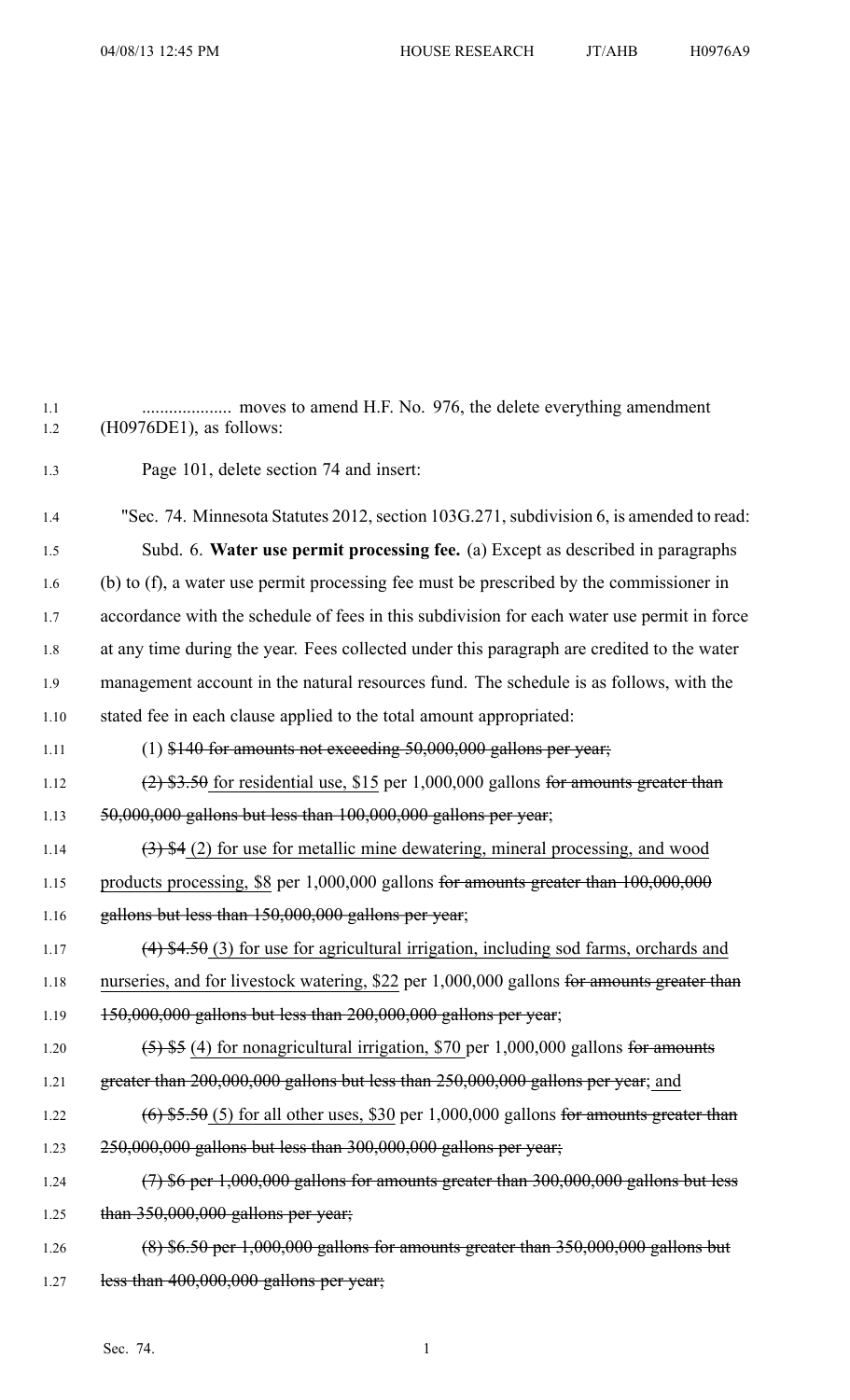| 2.1  | $(9)$ \$7 per 1,000,000 gallons for amounts greater than 400,000,000 gallons but less          |
|------|------------------------------------------------------------------------------------------------|
| 2.2  | than $450,000,000$ gallons per year;                                                           |
| 2.3  | $(10)$ \$7.50 per 1,000,000 gallons for amounts greater than 450,000,000 gallons but           |
| 2.4  | less than 500,000,000 gallons per year; and                                                    |
| 2.5  | $(11)$ \$8 per 1,000,000 gallons for amounts greater than 500,000,000 gallons per year.        |
| 2.6  | (b) For once-through cooling systems, a water use processing fee must be prescribed            |
| 2.7  | by the commissioner in accordance with the following schedule of fees for each water use       |
| 2.8  | permit in force at any time during the year:                                                   |
| 2.9  | $(1)$ for nonprofit corporations and school districts, \$200 per 1,000,000 gallons; and        |
| 2.10 | $(2)$ for all other users, \$420 per 1,000,000 gallons.                                        |
| 2.11 | (c) The fee is payable based on the amount of water appropriated during the year               |
| 2.12 | and, except as provided in paragraph (f), the minimum fee is $$100$ \$140.                     |
| 2.13 | (d) For water use processing fees other than once-through cooling systems:                     |
| 2.14 | (1) the fee for a city of the first class may not exceed $\frac{$250,000}{$275,000}$ per year; |
| 2.15 | (2) the fee for other entities for any permitted use may not exceed:                           |
| 2.16 | (i) $$60,000$ \$66,000 per year for an entity holding three or fewer permits;                  |
| 2.17 | (ii) $$90,000$ \$99,000 per year for an entity holding four or five permits; or                |
| 2.18 | $(iii)$ \$300,000 \$330,000 per year for an entity holding more than five permits;             |
| 2.19 | (3) the fee for agricultural wild rice irrigation may not exceed \$750 per year;               |
| 2.20 | (4) the fee for a municipality that furnishes electric service and cogenerates steam           |
| 2.21 | for home heating may not exceed \$10,000 for its permit for water use related to the           |
| 2.22 | cogeneration of electricity and steam; and                                                     |
| 2.23 | (5) no fee is required for a project involving the appropriation of surface water to           |
| 2.24 | prevent flood damage or to remove flood waters during a period of flooding, as determined      |
| 2.25 | by the commissioner.                                                                           |
| 2.26 | (e) Failure to pay the fee is sufficient cause for revoking a permit. A penalty of two         |
| 2.27 | percent per month calculated from the original due date must be imposed on the unpaid          |
| 2.28 | balance of fees remaining 30 days after the sending of a second notice of fees due. A fee      |
| 2.29 | may not be imposed on an agency, as defined in section 16B.01, subdivision 2, or federal       |
| 2.30 | governmental agency holding a water appropriation permit.                                      |
| 2.31 | (f) The minimum water use processing fee for a permit issued for irrigation of                 |
| 2.32 | agricultural land is \$20 for years in which:                                                  |
| 2.33 | (1) there is no appropriation of water under the permit; or                                    |
| 2.34 | (2) the permit is suspended for more than seven consecutive days between May 1                 |
| 2.35 | and October 1.                                                                                 |
|      |                                                                                                |